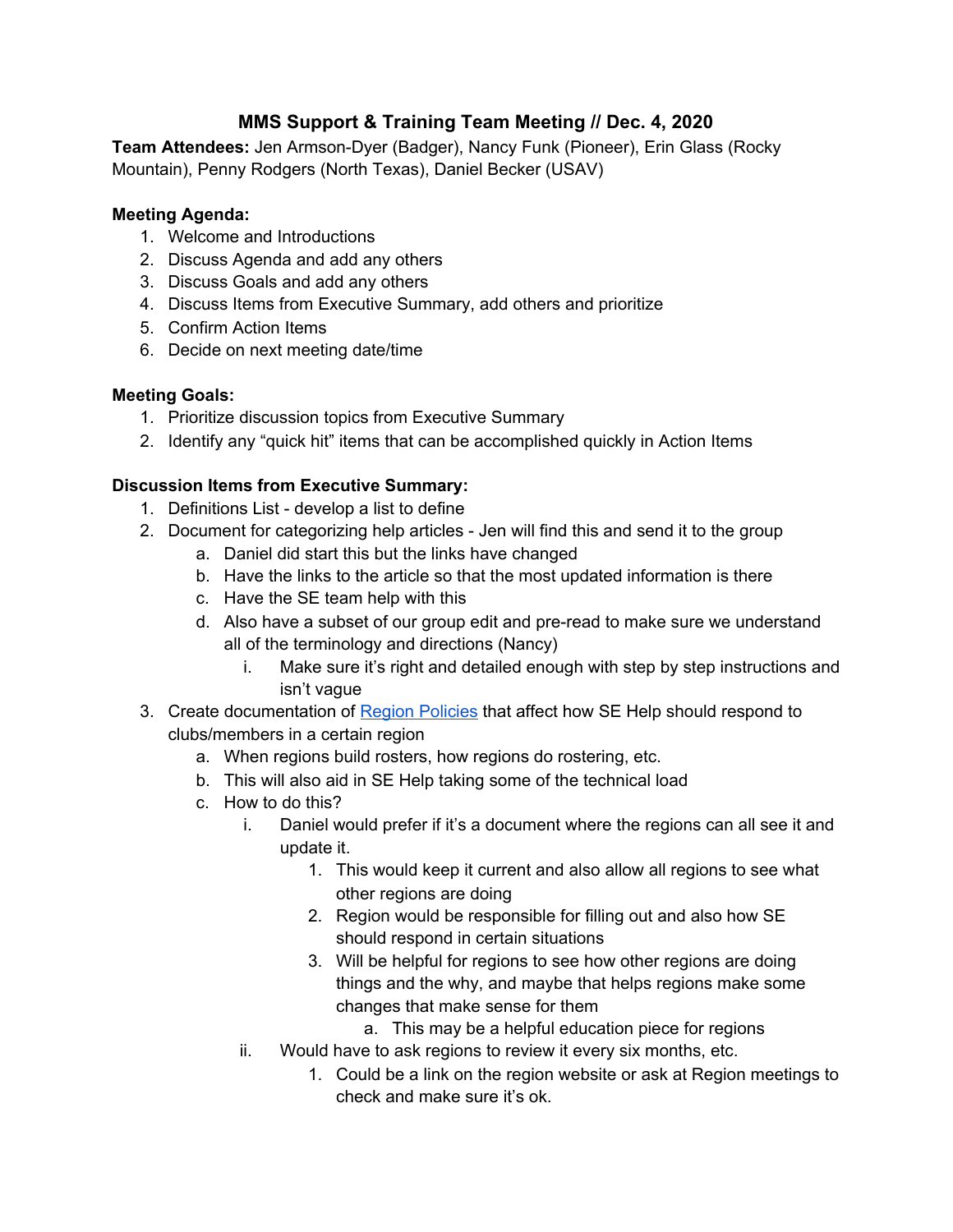### **iii. Do this via a survey**

- 1. Can collect information on if they liked the way they did a certain process and then we put it in a document for regions to review.
- 2. Ask regions to rank their top 10 pain points and we can provide documentation from there
- 3. Get the name and email of all registrars and communicate with them (can also send to commissioners)
	- a. This is important and has been a struggle at the USAV level.
	- b. The biggest concerns coming from commissioners aren't the things that are affecting a large amount of customers or that USAV is hearing from registrars
- 4. Get from SE as what they're seeing as the common issues and what their standard responses are.
	- a. Not just one-offs, is there a larger fix to common issues and how to communicate this to the region. Is just refreshing the membership / system the solution, or is that a larger fix and can that be addressed in the longer term?
	- b. Would like info from SE on how they're tracking these items and where that info is going
- 5. Make sure SE fully understands the issues
- 6. Identify the biggest things that the regions see that we can help USAV / SE with in terms of training and support. Work with SE Customer Service to identify common issues
	- a. Frustration from the regions to the SE support team
	- b. Frustration from SE Support about the different region policies and procedures
	- c. Keep the education going and make sure all of the regions and clubs know where this is
		- i. MMS Future Items Comms team is tasked with this
	- d. Don't necessarily focus on the fix (this goes into the Future Items or bug items lists) but the training of how to do it right now with current functionality
- 7. Create a method to capture data and details
	- a. Steve and Bernie are working on this, wait to see what they come up with. A solution is pending.
	- b. Can this be a central complaint center where USAV and our groups can see what the information is, and then we can bring these to SE. We then own that info.
	- c. This also allows regions to be heard
	- d. This allows regions to see what the issues are and have been submitted and are being worked on. The registrars need to know this, not just the commissioners.
- 8. Space for the regions to help troubleshoot with each other.
	- a. Our team, registrars can discuss items they're seeing
	- b. Nancy's computer does not agree with Slack
- 9. Making sure regions are aware of when new things come out and more functionality is added or changed.
	- a. Can also be aided by Future Item Comms Team
	- b. Could be region website, could be via email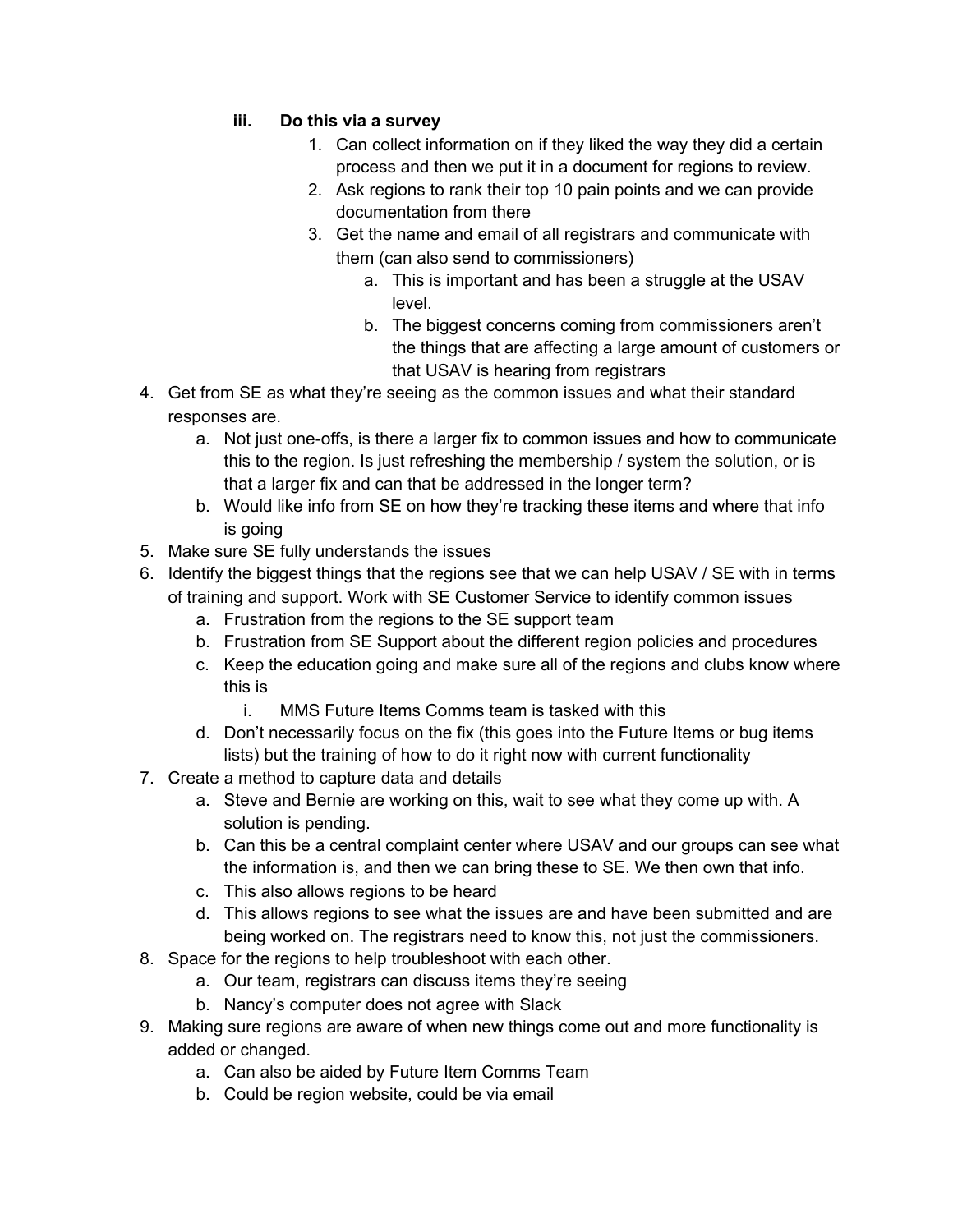- i. Some regions don't want to have to go look somewhere daily, would like to be notified of changes
- 10. Meetings can be topic based or general sessions where any issue can be discussed?
	- a. Webinars this summer were good but just ahead of where we were with the knowledge we now have. May be more well-received now. Sandbox wasn't exactly the system. When it went live, then started to comprehend.
	- b. Training videos are better than webinars. Or if webinars, people submit questions, and not have it be a free-for-all.
- 11. Establish a training plan to include a calendar of offerings
- 12. How do we best address board disparities across regions? How do we best support regions in need of assistance?
	- a. Current idea is to get the pain points and address the most common with help documentation and knowledge teams and go from there

Additional Discussion

- There is so much information, don't know where to start
- In triage mode right now, the future group is going to be the ones that can tackle more of the common issues and how to fix those. Spend energy on how to make that better.
- Some regions just fix things and don't contact SE. There may be issues that SE may not know about because the region is handling them or has an internal fix. Is there a registration or form that the region could submit an issue. Essentially a complaint department to make sure that it's all getting tracked and documented. Even within the RVA website, regions can file a complaint and we can push to SE.
	- This will be done via the Help Desk ticketing system that Steve and Bernie are working on
- People want communication and want to know that the issues are being worked on and are trying to help, even in the short term for fixes.
- Have documentation in an editable format so that regions can tweak as needed to their specific processes or language
- The Future Items Comm Team is tasked with finding a central place and a way to get all of this information out.

Training Topics - Submit to Future Items Comms Committee for development

- Merging records
- Train regions on how to properly communicate help details and where to go
- Roster approvals what is the process for re-syncing two ways
	- Submit to SE to reindex (longer fix, takes SE intervention)
	- Quick manual approval for time-sensitive rosters

## Action Items:

- 1. Jen will set up a Google Drive folder that all documents for this team will live in
- 2. Develop a definitions list via Google doc (Jen will start)
- 3. Jen will find the internal comms list that Tammy shared and put it in the Google folder
- 4. Develop survey questions for the regions via Google doc (Jen will start)